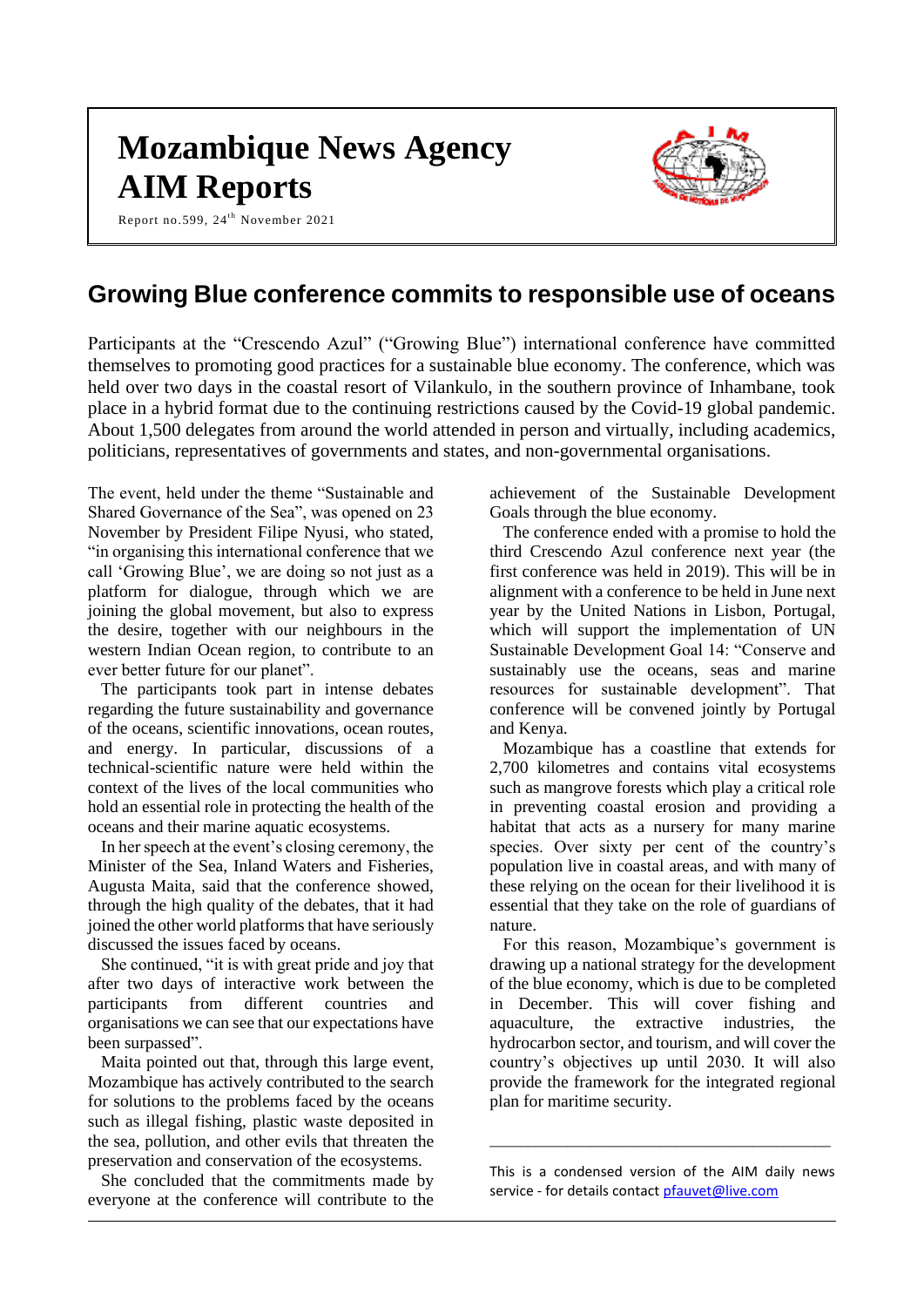#### **SADC forces kill eleven terrorists**

The SADC (Southern African Development Community) Mission in Mozambique (SAMIM) on 23 November announced that, in support of the Mozambican Armed Forces (FADM), it launched an offensive operation on 18 November during which eleven terrorists were killed.

The Mozambican security forces are making steady progress in dislodging islamist terrorists from pockets of the northern province of Cabo Delgado where the terrorists have caused enormous economic damage and human misery. These advances have been supported by both SAMIM and the Rwandan armed forces.

According to a SAMIM communique, nine of the terrorists were killed in an exchange of fire in Macomia District whilst two were killed in Nangade District where their base was captured and destroyed.

It revealed that "amongst the dead are two of the Al Sunnah wa Jama'ah terrorists' operational commanders, namely Rajabo Fiquir and Abu Quitali" (Al Sunnah wa Jama'ah is one of the names used by the islamist terrorist group, who are also known as ISIS and Al-Shabab).

SAMIM added out that during this operation various weapons were seized including RPG 7 launchers, PKM machine guns and AK47 rifles, grenades, and electronic devices. SAMIM added that its forces "continue to dominate and pursue the insurgents in the operational area as they have now been dislodged from their main bases south of the Messalo River".

SAMIM reported that no casualties were sustained by its forces.

In a separate incident, members of FADM killed two terrorists in Nangade district.

Despite the success of FADM and its allies in dislodging the terrorists from their bases, attacks are continuing in small pockets of the province. According to a report on 17 November in the news sheet "Carta de Mocambique" terrorists murdered eleven people on 12 November during attacks in Mueda and Macomia districts. The paper's sources say that three people were killed in the Mueda village of Nachitenje when a group of about 30 men, armed with machetes and firearms. The gang also stole foodstuffs, burnt down houses and took an unspecified number of people hostage. They ambushed a motorbike taxi, murdered the driver, and stole his vehicle and his money.

Terrorists then attacked three villages in the Mueda administrative post of N'Gapa. But here they met with resistance from Mozambican and Rwandan forces who killed three of the attackers, including one described as a child soldier. In Macomia district, the terrorists murdered seven people in Nanjaba village, including a child, burning them alive. Local sources said the terrorists burnt down huts and looted the villagers' property, particularly foodstuffs.

Also in Macomia, the defence and security forces, assisted by local militias from the villages of Quinto Congresso, Nova Zambezia and Nova Vida, killed 15 terrorists on 11 November. One Mozambican soldier was killed, and three others were wounded in these clashes, said the paper.

#### **Russia offers anti-terrorist training**

*\_\_\_\_\_\_\_\_\_\_\_\_\_\_\_\_\_\_\_\_\_\_\_\_\_\_\_\_\_\_\_\_\_\_\_\_\_\_\_\_\_\_\_\_\_\_\_\_\_\_\_\_\_\_\_\_\_\_\_\_\_\_\_\_\_\_\_\_\_\_\_\_\_\_\_\_\_\_\_\_\_\_\_\_\_\_\_\_\_\_\_\_\_\_\_\_*

Russia has expressed its willingness to train Mozambique's defence and security forces to respond to terror attacks that have internally displaced over 800,000 people in the northern province of Cabo Delgado.

The offer was made on 17 November in Maputo by Russia's Deputy Foreign Minister, Mikhail Bogdanov, after a meeting with Prime Minister Carlos Agostinho do Rosario.

"Our anti-terrorism cooperation with Mozambique can be developed into capacity building for the Ministry of Defence as well as the Interior Ministry," said Bogdanov, who is also Russia's Special Presidential Representative for the Middle East and Africa.

Anti-terrorism cooperation with Mozambique, he indicated, might include other African countries, and would comply with international law.

Regarding the cooperation between the two countries in the exploration of natural resources, Bogdanov stated that Russian companies are interested in establishing contacts with the Mozambican government.

Bogdanov, who also held a bilateral meeting with Mozambique's Foreign Minister, Veronica Macamo, told reporters he was quite confident that a mutually acceptable solution could be found to the dispute between the Mozambican State and the bank VTB, which is mostly owned by the Russian government. He was referring to the loans made by VTB and by Credit Suisse, totalling over US\$2 billion to three securityrelated Mozambican companies – Proindicus, Ematum (Mozambican Tuna Company) and MAM (Mozambique Asset Management). The loans were only possible because of illegal loan guarantees issued by the previous government, under former President Armando Guebuza. Mozambique is fighting through courts in London to have the guarantees, and hence the loans, entirely cancelled.

#### **US company promises to invest in Macuse**

The US company Ethos Asset Management Inc on 19 November announced that it will invest US\$400 million in the construction of a deepwater port at Macuse, in the central province of Zambezia.

This is a financing partnership with Thai Mozambique Logistica (TML) which holds the concessions on the proposed port at Macuse, and on a new 639 km long railway to be built from Chitima in Tete province, across the Moatize coal basin, to Macuse.

Building the port and the railway will cost US\$2.7 billion (about US\$1.9 billion for the railway and US\$800 million for the port). Rolling stock and port equipment is estimated at a further US\$500 million.

According to Ethos Asset Management the port "will handle a multi-product cargo such as wood chips, fertilizer, grain, and fuels, and be capable of accommodating vessels of 65,000 DWT capacity". It expects this cargo to reach Macuse by road as the rail corridor to Macuse will be "a later development".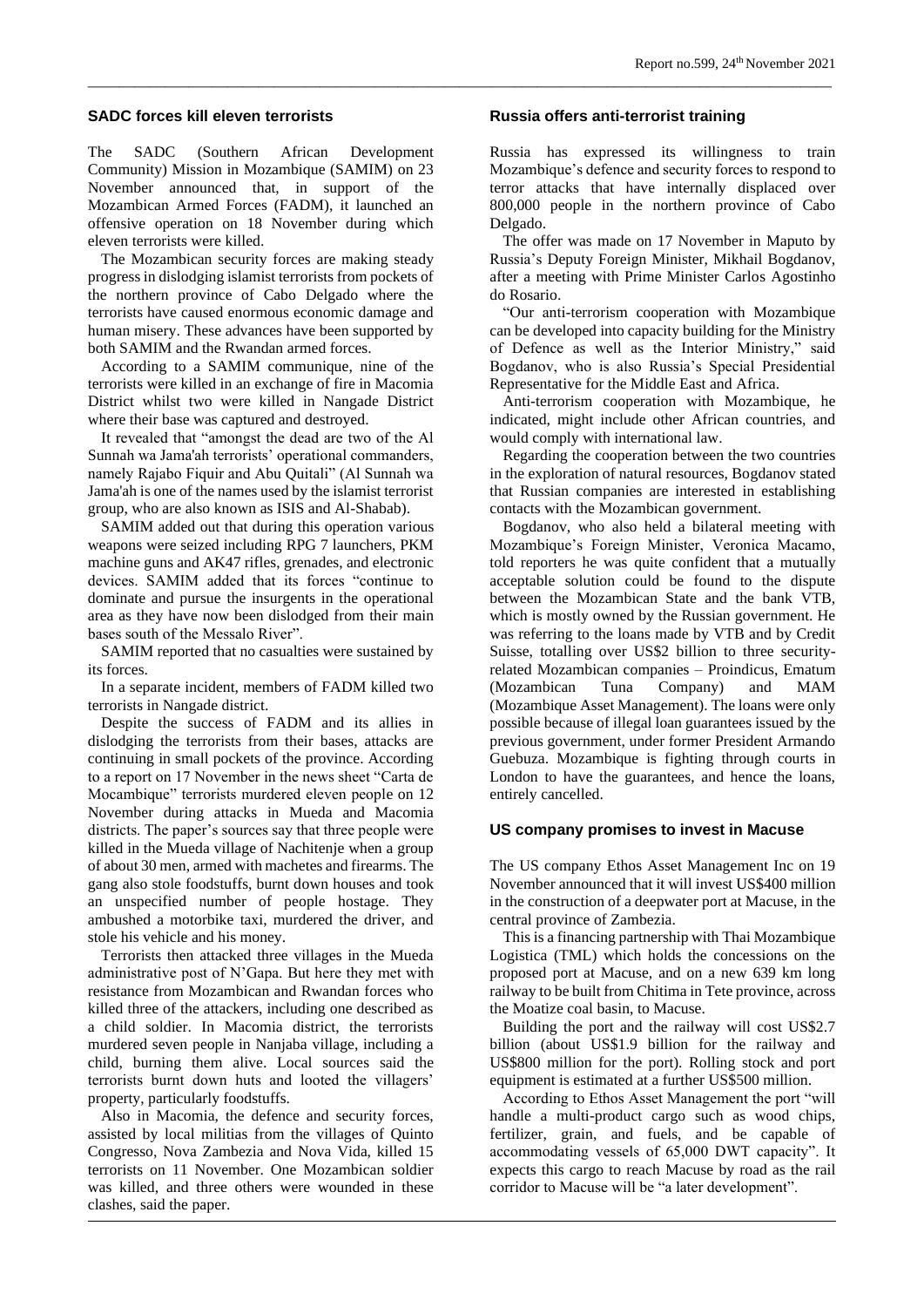# **British government recognises Mozambican proof of vaccination**

The British government on 22 November announced that Mozambique has been added to the list of countries with approved proof of Covid-19 vaccination for travel to England.

In October, the UK government removed Mozambique from the red list of countries that have the highest level of Covid-19 travel restrictions. These restrictions were put in place on countries where the UK authorities held concerns over the spread of variants of the coronavirus that causes Covid-19.

However, for travellers from Mozambique barriers remained. The major hurdle was that the UK did not recognise Mozambican documentation as proof that people were fully vaccinated. As a result, fully vaccinated travellers still needed to take expensive tests.

The situation was further improved when Britain decided to recognise the vaccines on the World Health Organisation's Emergency Use Listing. In October, only four vaccines had been approved by the UK government: Oxford/AstraZeneca, Pfizer BioNTech, Moderna, and Janssen. This included the AstraZeneca Covishield version, manufactured in India, that has been used in Mozambique but did not include Chinese vaccines. Under the latest update to regulations the Sinovac-CoronaVac, Sinopharm Beijing, and the Indian Covaxin have been added to the list of approved vaccines. In addition, all under-18s coming to England will now be treated as fully vaccinated at the border.

As a result of these changes, travel from Mozambique is now both cheaper and more convenient. Passengers who have been fully vaccinated and have received their vaccine certificate are not required to take a pre-departure test, day eight test, or self-isolate upon arrival. Instead, passengers will just need to pay for a lateral flow test two days after their arrival.

Whilst the current level of Covid-19 is very low in Mozambique, where no new cases were reported on 21 November, in Britain the number of confirmed cases on 22 November stood at just under 45,000 which represents a ten per cent increase in a week.

#### **Maputo Special Reserve seizes snares**

The Maputo Special Reserve, a wildlife conservation area, in the southern province of Maputo has over the last four years seized 3,000 snares both inside and outside the boundaries of the reserve.

A press release issued by the Peace Parks Foundation states that patrols have been beefed up along with inspection of the reserve's fence following the death of one of the four cheetahs reintroduced in October 2021. The cheetah broke through the reserve's fence and got caught in a snare 4.3 km outside the park's boundary.

Over the past decade, a rewilding programme under a partnership deal between Mozambique's National Administration for Conservation Areas (ANAC) and its partners and donors has seen more than 5 000 animals reintroduced into the reserve.

#### **South African Airways suspends flights to Mozambique**

South African Airways (SAA) has announced that it will suspend its daily flights between Johannesburg and Maputo due to a lack of demand.

According to a press release from SAA, the decision is effective from 1 December and passengers holding tickets will be reallocated to flights operated by Mozambique Airlines (LAM) or given a full refund.

SAA's interim executive for commercial operations, Simon Newton-Smith, explained that "when SAA resumed operations at the end of September, we committed to constantly monitor passenger volumes and revenue on all routes. Demand on this service has not met expectations and for the time being, this change is in line with our strategy of being a transparent management and fiscally responsible".

He added, "No airline likes to cancel flights, but we are committed to the success and sustainability of our airline, whilst we meet our valued customer requirements. We apologise to customers for any inconvenience and full assistance will be provided to all customers holding an SAA ticket on flights that are withdrawn from the schedule".

# **LAM reinstates flights to Harare**

The publicly owned Mozambique Airlines (LAM) has announced that on 19 December it is resuming flights between Maputo and the Zimbabwean capital, Harare.

Flights between the two cities were suspended in March 2018

The direct flights will run on Wednesdays, Fridays, and Sundays and will be operated by the LAM subsidiary Moçambique Expresso (MEX). Departures from Maputo are at 12.30 whilst the return flights are at 14.40.

In another development, Air France has announced its decision to delay once more the introduction of flights between Paris and Maputo which had been due to begin operation on 2 December. This route will now only become operational on 27 March next year.

The flights had first been scheduled to begin in June, before being delayed until October. All the delays have, in part, been due to the ongoing Covid-19 pandemic.

The flights will be an extension of the Paris to Johannesburg route, departing from the French capital on Sunday and Thursday nights at 23.25. These will arrive in Maputo the following afternoon at 13.10. The return flights will depart from Maputo at 15.45 and will arrive at Charles de Gaulle airport in Paris at 05.45 the next morning.

Other flights can be arranged with Air France through the airline's partnerships with the national airline LAM and the South African based company Airlink.

Currently, the only European company operating flights to Maputo is the Portuguese national airline TAP. Turkish Airlines had been running a service, but this has been suspended.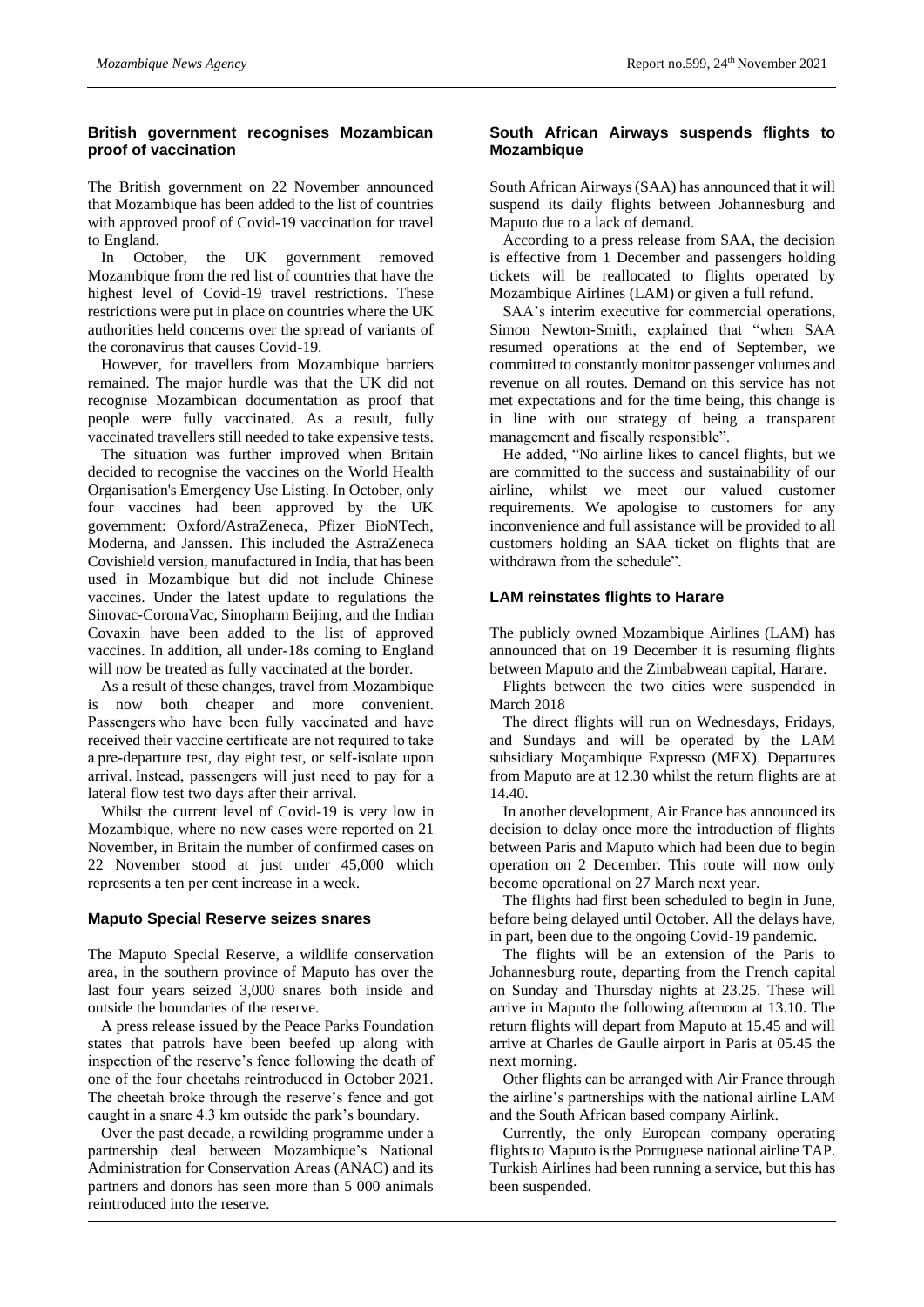# **Floating platform begins its voyage to Mozambican waters**

The floating platform to be used in the production and export of Liquefied Natural Gas (LNG) in the Coral South gas field off the coast of the northern Mozambican province of Cabo Delgado has begun its voyage from South Korea to Mozambican waters.

President Filipe Nyusi and his Korean counterpart, Moon Jae-in, on 15 November attended the christening ceremony for the floating LNG platform built by Samsung Heavy Industries. The platform has been named the Coral-Sul FLNG and was constructed after Samsung won the US\$2.5 billion deal in 2017.

President Moon Jae-in said at the ceremony at the Samsung Heavy Industries' shipyard in Geoje, "the world is focused on LNG. It has the lowest carbon emission among fossil fuels, and with its high power generation efficiency, LNG is the best low-carbon energy source to replace coal and crude oil". He added, "LNG that will be mass-produced by Coral-Sul FLNG will be of great help on the journey to global carbon neutrality".

Samsung Heavy built the FLNG facility under a consortium with engineering companies Technip from France and JGC from Japan. The Coral Sul gas field is being developed by a consortium headed by the Italian energy company ENI. The floating platform has the capacity to produce 3.4 million metric tonnes of LNG per year.

The platform is 414 metres long, 65 metres wide and 39 metres tall. It is an integrated unit that will extract, liquefy, store, and output its production. It also has a residential complex capable of hosting about 350 employees.

ENI discovered the Coral South gas field in May 2012. It is estimated to contain about 16 trillion cubic feet (TCFs) of gas.

# **President Nyusi visits Malawi**

President Filipe Nyusi on 22 November began a threeday state visit to neighbouring Malawi.

Speaking in the capital city Lilongwe, during a ceremony to launch the fifth annual Southern African Development Community (SADC) industrialisation week, President Nyusi stressed that Mozambique will continue to be the strategic access link for the Malawian economy through the facilitation of the flow of people and goods between the two countries.

The President pointed out that this is being achieved through continuous improvements to the port systems of Nacala in the north of the country, Beira in the centre, and Maputo in the south. He revealed that during his visit he will discuss with his Malawian counterpart, Lazarus Chakwera, improvements in the cross-border flows.

President Nyusi said that President Chakwera often calls him to enquire about the situation in the port of Beira because of concerns about the need for goods to move faster. "This is why", he said, "in my delegation,

I am bringing railway experts, and we are going to discuss how to facilitate the flow of goods to Malawi, and from Malawi to Beira".

He argued that, at a time when the SADC region and the world are recovering from the effects of the Covid-19 pandemic which caused an economic recession on a global scale, it is essential to accelerate the implementation of the regional industrialisation project.

The first strategy for regional industrialisation, he noted, includes developing synergies linked to value chains, transport corridors, energy, and human potential. It will also involve bringing down barriers at the border to strengthen the economic identity of SADC. According to President Nyusi, the impact of this strategy will be amplified through changes to the trade balance as exports are increased and imports substituted.

The second strategy is based on developing technology, employing thousands of people, creating a market to absorb agricultural surpluses from the rural population with a particular focus on women, agroprocessing and associated logistics, which, he said, ends up becoming a "powerful weapon" for the well-being of the population and combating poverty.

The SADC industrialisation week is an annual publicprivate platform to foster new opportunities for intra-African trade and investment. The theme for this year is "Bolstering Productive Capacities in the Face of Covid-19 Pandemic for Inclusive, Sustainable Economic and Industrial Transformation".

President Nyusi also received the key to the city of Lilongwe in a ceremony at the Town Hall. In his acceptance speech, he said, "We accept this key to the city as a clear and unequivocal manifestation of the trust you place in me as President of the Republic of Mozambique".

#### **Argentina donates vaccines to Mozambique**

The Embassy of Argentina in Maputo has announced that the Argentine government is donating to Mozambique 450,000 doses of the AstraZeneca vaccine against Covid-19.

According to an embassy press release, this is the largest single donation of vaccines received by Mozambique, and the first consignment sent by Argentina to other countries. "Argentina is part of a global system of reciprocity set up to donate vaccines, to reduce the levels of infection and the effects of the global Covid-19 pandemic", said the release. "This is an international mechanism which, during the recent G20 summit was mentioned by the countries involved as an effective response of solidarity against the pandemic".

The embassy added that Argentina has offered vaccines to several other countries that are facing an urgent need for more vaccines and has received a favourable response from ten countries in addition to Mozambique.

After receiving over seven million doses of vaccine, which has allowed it to speed up its vaccination programme, giving full protection to much of the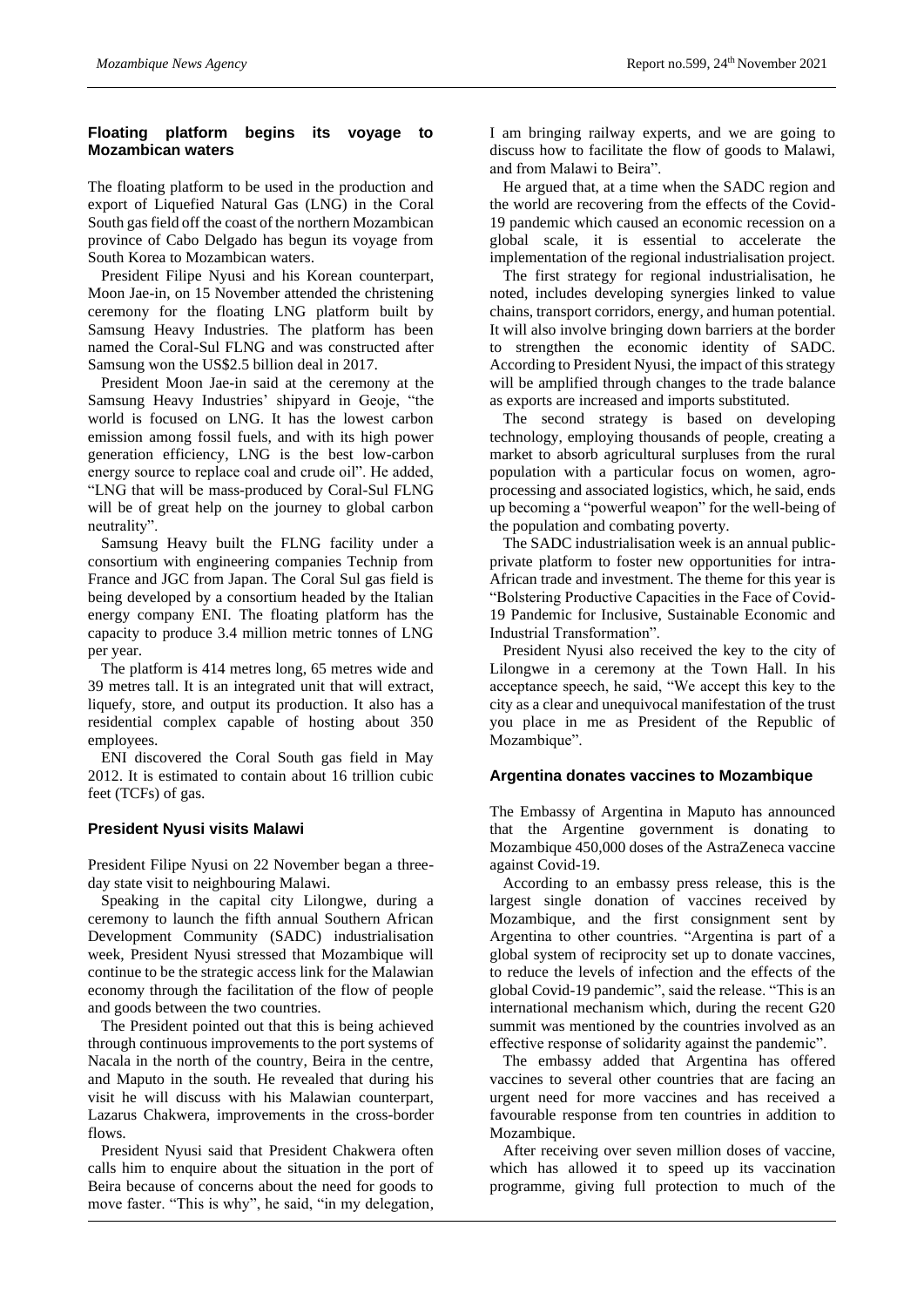population, Argentina says it can now afford to donate vaccines to countries in greater need.

The release says that the Argentine authorities are motivated by principles of solidarity and fraternity with the Mozambican people and with other countries that require the vaccine. "This donation of AstraZeneca vaccines will contribute to the vaccination objectives that Mozambique has established", said the release.

The Mozambican government's target is to vaccinate about 16.8 million people. Excluded from the vaccination are pregnant women and children under 15 years of age. According to the latest figures from the Health Ministry, the number of people fully vaccinated against the disease now stands at 3,324,849, and 6,158,360 have received at least one dose of the vaccine.

#### **Mozambique admitted to Kimberley Process**

Mozambique's has been admitted into the Kimberley Process (KP) which is an international certification scheme that regulates the trade in rough diamonds, preventing the flow of conflict diamonds while helping to protect legitimate trade in rough diamonds.

The country was admitted following a plenary session held in Moscow, Russia, between 8 and 12 November, and this paves the way for the development of a Mozambican diamond industry.

Interviewed on 15 November by Radio Mozambique (RM), the Secretary-General of the government's Kimberley Process Management Unit, Castro Elias, said the country has satisfactorily fulfilled all the requirements for admission.

The KP, Elias pointed out, unites the governments of 82 countries, civil societies, and industry in reducing the flow of conflict diamonds – defined as "rough diamonds used to finance wars against governments" – around the world.

"After Mozambique's admission, companies can prospect for and exploit diamonds," he said, adding that Mozambique sought KP membership after identifying diamond-bearing areas at the mouth of the Limpopo River, along the Save River between the provinces of Gaza and Manica, and in Tete and Niassa provinces.

Elias believed that, in the prospection phase alone, Mozambique can create over 5,000 jobs. Facilities such as roads, water wells and access to electricity will be created within the communities where the activities will be conducted.

So far, Mozambique has issued 44 licences for diamond prospection, for both national and foreign companies, but 78 other requests are underway.

After the recent Kimberley Process meeting, he said, the Russian Alrosa group, specialised in the exploration, mining, manufacture and sale of diamonds, expressed its interest in entering Mozambique. This company has a strong presence in other southern African countries, such as Angola and Zimbabwe.

Mozambique first sought membership of the Kimberley Process in 2014, but the assessment team turned the application down.

Mozambique sought to comply with all the requirements, among them the creation of the KP management unit, and in September 2020, the second assessment team gave the green light for the country's admission.

#### **African Development Bank support for local content**

The African Development Bank (ADB) Group is granting US\$1.5 million to Mozambique to support the development of women-owned Small and Medium Enterprises (SMEs) which will enable them to provide local content for the natural resource sector.

The grant builds on the previous grant in June of one million US dollars to fund the provision of technical and institutional assistance to the Institute for the Promotion of Small and Medium Enterprises (IMPEME) aimed at supporting youth projects.

The current grant will provide technical and institutional assistance to Mozambique's National Hydrocarbon Company (ENH) under the 'Creating a Sustainable SME Supply Chain in the Oil and Gas Sector in Mozambique (LinKar)' project.

This flows from the decision of the ADB in November 2019 to approve a loan of US\$400 million to the Mozambique LNG (Liquefied Natural Gas) Area One project, which will have an initial production capacity of 12.88 million tonnes of LNG per year, drawing on the discoveries of massive reserves of natural gas in the Rovuma Basin, off the coast of the northern province of Cabo Delgado. The loan agreement includes reference to the need for technical assistance to strengthen the capacity of local companies to provide services to the hydrocarbon sector.

The LNG project is currently at a standstill because of the terrorist attack against the town of Palma on 24 March. The consortium undertaking the project, headed by the French company Total, promises that it will resume operations when the security situation allows.

According to an ADB press release, LinKar will concentrate on improving the capacities of local small and medium enterprises to supply a wide variety of goods and services including catering, office supplies, customs clearance, recruitment, and logistics.

Estevao Pale, the chairperson of the ENH board, points out that the implementation of gas projects over the next 12 to 24 months requires the realisation of the four action areas under LinKar – training, finance, technical assistance, and contracting small and medium enterprises.

In particular, Pale referred to the development of the Coral South floating liquefied natural gas (FLNG) project in Cabo Delgado and the CTT power project in the southern province of Inhambane.

The African Development Bank financed its first project in Mozambique in 1977 and since then has focused on supporting projects covering agriculture, transport, water and sanitation, energy, communications, mining, and finance.